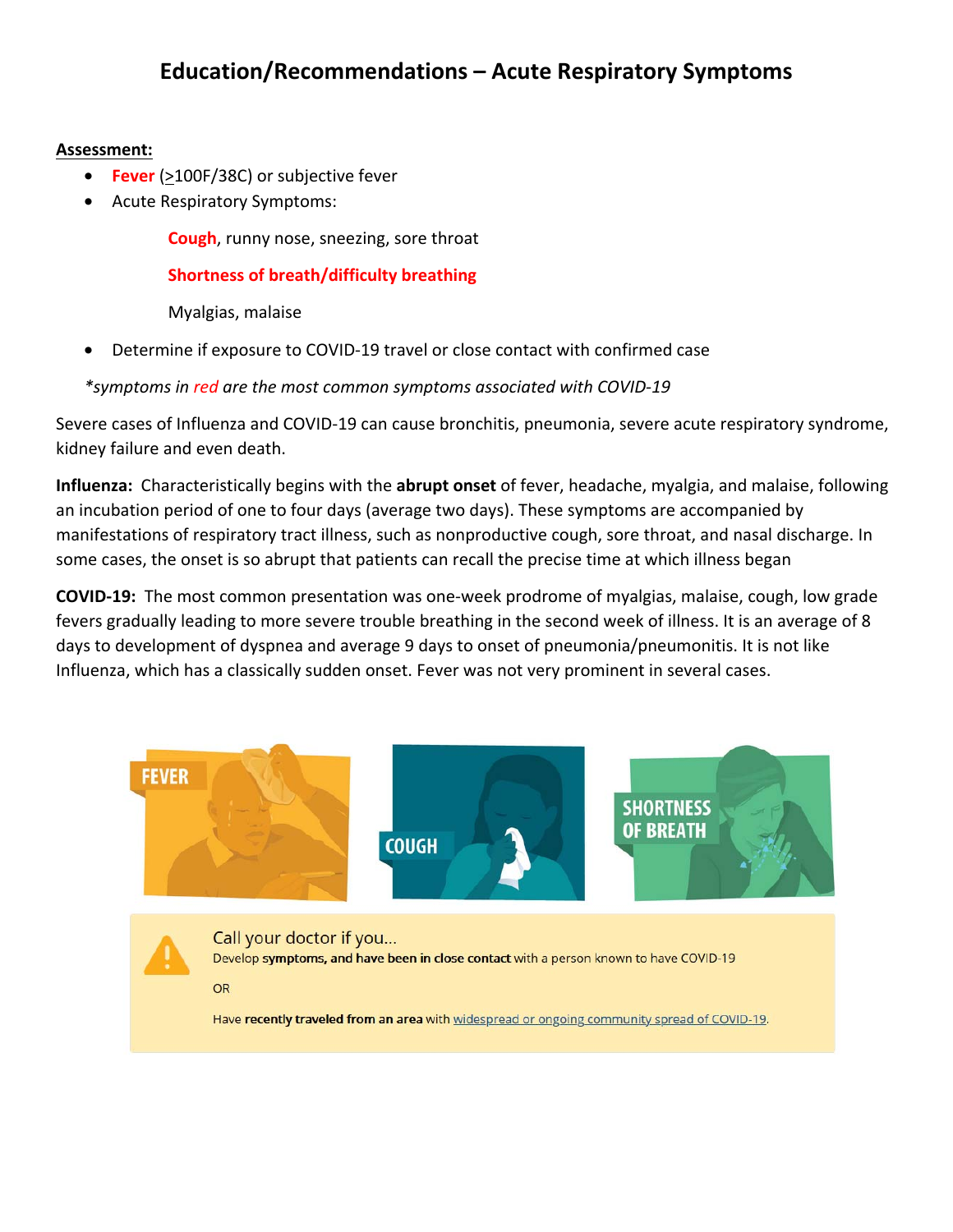Most patients will recover from acute respiratory viruses (including influenza and COVID-19) with homecare, and do not need to seek medical care. It is important to identify high-risk individuals, as they are at risk for severe disease and death and may warrant earlier intervention or surveillance.

### **Patients at risk for severe illness due to respiratory viruses (including COVID-19):**

- Over 60 years of age
- With underlying health conditions including include heart disease, lung disease, or diabetes
- With weakened immune systems
- Who are pregnant
- Who smoke or vape

#### **High risk for Influenza complications:**

- children <2 years (children <5yr are also considered at risk for influenza complications but <2 is the highest risk)
- adults >65 years
- persons with chronic pulmonary (including asthma), cardiovascular (except hypertension alone), renal, hepatic, hematologic (including sickle cell disease), metabolic disorders (including DM) or neurological and neurodevelopment conditions (including disorders of the brain, spinal cord, peripheral nerve, and muscle such as CP, epilepsy, stroke, MR, moderate to severe developmental delay, muscular dystrophy or spinal cord injury)
- persons with immunosuppression, including that caused by medication or HIV
- Pregnant women (or within 2 weeks postpartum)
- persons <19 receiving long-term aspirin therapy
- American Indians/Alaska Natives
- morbidly obese (BMI  $\geq$ 40)
- residents of nursing homes and other chronic-care facilities

#### *Notes on COVID-19:*

- *Very young age is associated with better outcomes, fewer cases.*
- *Fever and dry cough are two most prevalent symptoms in confirmed cases; most patients think of cold and runny nose.*
- *Smoking is associated with worse outcomes.*
- *Comorbid hypertension and cardiovascular disease are associated with worse outcomes (more so than diabetes, more so than cancer).*
- *Family spread in China transpired more often than other avenues of spread.*